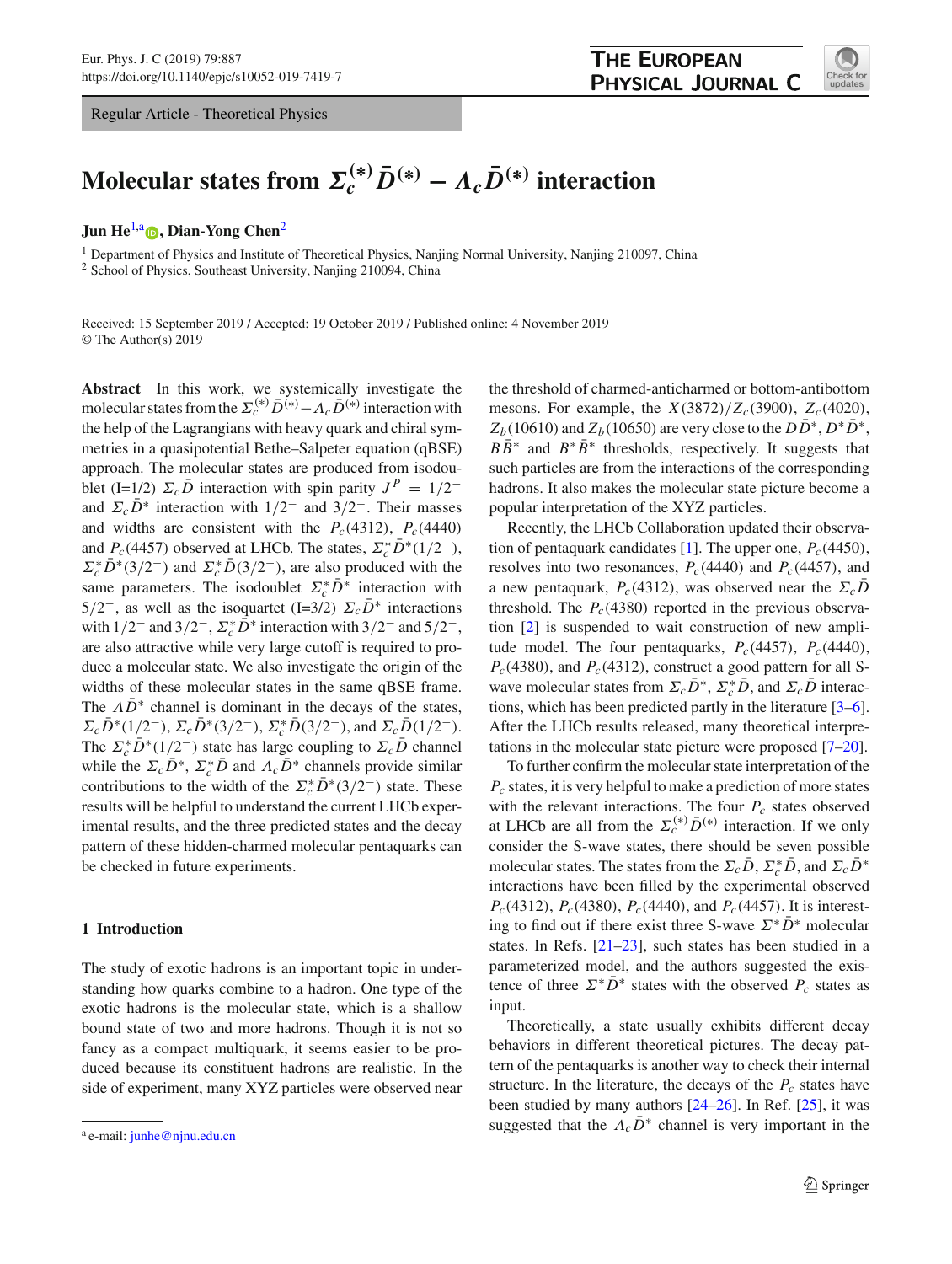decays of the  $P_c$  states. The mass and the decay pattern of a molecular state is often studied separately in the literature. If the  $P_c$  states are molecular states from the  $\Sigma_c^{(*)}\bar{D}^{(*)}$ interaction, the decays to these channels can be obtained as a coproduct after the coupled-channel effect is included. A bound state will acquire a width, and exhibits itself as a pole in the complex plane after adding another interaction channel below the production channel to make a coupled-channel calculation. Hence, it is interesting to study the production of the molecular states produced from the interaction and their decay behaviors in the same theoretical frame.

In our previous work [\[27\]](#page-9-11), we studied the  $\Sigma_c^{(*)} \bar{D}^{(*)}$  interaction and focused on the molecular states which can be related to the three pentaquarks observed at LHCb. A calculation in a quasipotential Bethe–Salpeter equation (qBSE) approach suggests that the  $P_c(4457)$ ,  $P_c(4440)$  and  $P_c(4312)$ can be explained as two  $\Sigma_c \overline{D}^*$  molecular states with 3/2<sup>−</sup> and  $1/2^-$  and a  $\Sigma_c\bar{D}$  molecular state with  $1/2^-$ . An enhancement was also found near the  $\Sigma_c^* D$  threshold with  $3/2^-$ . It is naturally to extend the calculation to study all possible S-wave isodoublet  $(I = 1/2)$  molecular states from the  $\Sigma_c^{(*)} \bar{D}^{(*)}$  interaction and their isoquartet (*I* = 3/2) partners. The previous calculation suggests that the coupled-channel effect between different channels is small for the molecular states related to the  $P_c(4312)$ ,  $P_c(440)$ , and  $P_c(4457)$ , which leads to very small widths if only  $\Sigma_c^{(*)} \bar{D}^{(*)}$  interaction considered. The widths of those states are possible from the coupling to  $\Lambda_c \bar{D}^*$  channel as suggested in Ref. [\[25](#page-9-10)]. Hence, in the current work, we will make a systemically calculation of the  $\Sigma_c^{(*)}\bar{D}^{(*)} - A_c\bar{D}^{(*)}$  interaction in the qBSE approach to find out all possible S-wave molecular states and to study the couplings of these channels in the same frame.

This work is organized as follows. After introduction, the detail of the dynamical study of coupled-channel  $\Sigma_c^{(*)} \bar{D}^{(*)}$  –  $\Lambda_c\bar{D}^{(*)}$  interactions will be presented, which includes relevant effective Lagrangians, reduction of potential kernel and a brief introduction of the qBSE. Then, the results of shinglechannel calculation are given in Sect. [3](#page-4-0) to present the possible bound states produced form the  $\Sigma_c^{(*)} \bar{D}^{(*)} - A_c \bar{D}^{(*)}$  interaction. The coupled-channel results are presented in Sect. [4.](#page-5-0) The bound states obtained in Sect. [3](#page-4-0) become poles in complex plane, which will be compared with the experimental results. The poles of the molecular states from full coupledchannel and two-channel calculations will be presented also, which can be related to their decay widths. Finally, summary and discussion will be given in the last section.

# **2 Theoretical frame**

To study the bound states from the  $\Sigma_c^{(*)} \bar{D}^{(*)} - \Lambda_c \bar{D}^{(*)}$  interaction and the couplings between different channels, we need to construct the coupled-channel potential kernel. In

the current work, we adopt the one-boson-exchange model to describe the interaction between the charmed baryon and anticharmed meson. The exchanges by peseudoscalar  $\mathbb{P}$ , vector V and  $\sigma$  mesons will be considered. Hence, the effective Lagrangians depicting the couplings of light mesons and anticharmed mesons or charmed baryons are required and will be presented in the below.

# 2.1 Relevant Lagrangians

First, we consider the couplings of light mesons to heavylight anticharmed mesons  $\tilde{\mathcal{P}} = (\bar{D}^0, D^-, D^-_s)$ . In terms of heavy quark limit and chiral symmetry, the Lagrangians have been constructed in the literature as [\[28](#page-9-12)[–31](#page-9-13)],

$$
\mathcal{L}_{HH\mathbb{P}} = i g_1 \langle \bar{H}_a^{\bar{Q}} \gamma_\mu A_{ba}^\mu \gamma_5 H_b^Q \rangle,
$$
  
\n
$$
\mathcal{L}_{HHV} = -i \beta \langle \bar{H}_a^{\bar{Q}} v_\mu (\mathcal{V}_{ab}^\mu - V_{ab}^\mu) H_b^{\bar{Q}} \rangle
$$
  
\n
$$
+ i \lambda \langle \bar{H}_b^{\bar{Q}} \sigma_{\mu\nu} F^{\mu\nu}(\rho) \bar{H}_a^{\bar{Q}} \rangle,
$$
  
\n
$$
\mathcal{L}_{HH\sigma} = g_s \langle \bar{H}_a^{\bar{Q}} \sigma \bar{H}_a^{\bar{Q}} \rangle,
$$
\n(1)

where the axial current is  $A^{\mu} = \frac{1}{2} (\xi^{\dagger} \partial_{\mu} \xi - \xi \partial_{\mu} \xi^{\dagger}) =$ <br>*i*<sub>2</sub>  $\mathbb{P}_{++}$  is with  $\xi = \exp(i \mathbb{P}/f)$  and  $f = 132$  MeV  $\frac{i}{f_{\pi}} \partial_{\mu} \mathbb{P} + \cdots$  with  $\xi = \exp(i \mathbb{P}/f_{\pi})$  and  $f_{\pi} = 132$  MeV.  $V_{\mu} = \frac{i}{2} [\xi^{\dagger} (\partial_{\mu} \xi) + (\partial^{\mu} \xi) \xi^{\dagger}] = 0.$   $V_{ba}^{\mu} = ig_{\mathbb{V}} \mathbb{V}_{ba}^{\mu} / \sqrt{2}$ , and  $F_{\mu\nu}(\rho) = \partial_{\mu}V_{\nu} - \partial_{\nu}V_{\mu} + [\rho_{\mu}, \rho_{\nu}]$ . The P and V are the pseudoscalar and vector matrices as

<span id="page-1-1"></span>
$$
\mathbb{P} = \begin{pmatrix} \frac{1}{\sqrt{2}} \pi^0 + \frac{\eta}{\sqrt{6}} & \pi^+ & K^+ \\ \pi^- & -\frac{1}{\sqrt{2}} \pi^0 + \frac{\eta}{\sqrt{6}} & K^0 \\ K^- & \bar{K}^0 & -\frac{2\eta}{\sqrt{6}} \end{pmatrix},
$$

$$
\mathbb{V} = \begin{pmatrix} \frac{\rho^0}{\sqrt{2}} + \frac{\omega}{\sqrt{2}} & \rho^+ & K^{*+} \\ \rho^- & -\frac{\rho^0}{\sqrt{2}} + \frac{\omega}{\sqrt{2}} & K^{*0} \\ K^{*-} & \bar{K}^{*0} & \phi \end{pmatrix}.
$$
(2)

The  $H_a^{\bar{Q}} = [\tilde{\mathcal{P}}_a^* \mathcal{Y}_\mu - \tilde{\mathcal{P}}_a \mathcal{Y}_5] \frac{1-b}{2}$  and  $\bar{H} = \gamma_0 H^{\dagger} \gamma_0$  with  $v = (1, 0)$ . The  $\tilde{P}$  and  $\tilde{P}^*$  satisfy the normalization relations  $\langle 0|\tilde{\mathcal{P}}|\tilde{Q}q(0^-)\rangle = \sqrt{M_{\mathcal{P}}}$  and  $\langle 0|\tilde{\mathcal{P}}^*_{\mu}|\tilde{Q}q(1^-)\rangle = \epsilon_{\mu}\sqrt{M_{\mathcal{P}^*}}$ .

The Lagrangians can be further expanded as follows,

<span id="page-1-0"></span>
$$
\mathcal{L}_{\tilde{\mathcal{P}}^*\tilde{\mathcal{P}}\mathbb{P}} = i \frac{2g\sqrt{m_{\tilde{\mathcal{P}}}m_{\tilde{\mathcal{P}}^*}}}{f_{\pi}} (-\tilde{\mathcal{P}}_{a\lambda}^{*\dagger} \tilde{\mathcal{P}}_{b} + \tilde{\mathcal{P}}_{a}^{\dagger} \tilde{\mathcal{P}}_{b\lambda}^{*}) \partial^{\lambda} \mathbb{P}_{ab},
$$
  
\n
$$
\mathcal{L}_{\tilde{\mathcal{P}}^*\tilde{\mathcal{P}}^*\mathbb{P}} = -\frac{g}{f_{\pi}} \epsilon_{\alpha\mu\nu\lambda} \tilde{\mathcal{P}}_{a}^{*\mu\dagger} \overleftrightarrow{\partial}^{\alpha} \tilde{\mathcal{P}}_{b}^{*\lambda} \partial^{\nu} \mathbb{P}_{ba},
$$
  
\n
$$
\mathcal{L}_{\tilde{\mathcal{P}}^*\tilde{\mathcal{P}}^*\mathbb{V}} = \sqrt{2} \lambda g_V \epsilon_{\lambda\alpha\beta\mu} (-\tilde{\mathcal{P}}_{a}^{*\mu\dagger} \overleftrightarrow{\partial}^{\lambda} \tilde{\mathcal{P}}_{b} + \tilde{\mathcal{P}}_{a}^{\dagger} \overleftrightarrow{\partial}^{\lambda} \tilde{\mathcal{P}}_{b}^{*\mu}) (\partial^{\alpha} \mathbb{V}^{\beta})_{ab},
$$
  
\n
$$
\mathcal{L}_{\tilde{\mathcal{P}}\tilde{\mathcal{P}}\mathbb{V}} = -i \frac{\beta g_V}{\sqrt{2}} \tilde{\mathcal{P}}_{a}^{\dagger} \overleftrightarrow{\partial}_{\mu} \tilde{\mathcal{P}}_{b} \mathbb{V}_{ab}^{\mu},
$$
  
\n
$$
\mathcal{L}_{\tilde{\mathcal{P}}^*\tilde{\mathcal{P}}^*\mathbb{V}} = -i \frac{\beta g_V}{\sqrt{2}} \tilde{\mathcal{P}}_{a}^{*\dagger} \overleftrightarrow{\partial}_{\mu} \tilde{\mathcal{P}}_{b}^{*\mu} \mathbb{V}_{ab}^{\mu}
$$
  
\n
$$
-i 2\sqrt{2} \lambda g_V m_{\tilde{\mathcal{P}}^*} \tilde{\mathcal{P}}_{a}^{*\mu\dagger} \tilde{\mathcal{P}}_{b}^{*\nu} (\partial_{\mu} \mathbb{V}_{\nu} - \partial_{\nu} \
$$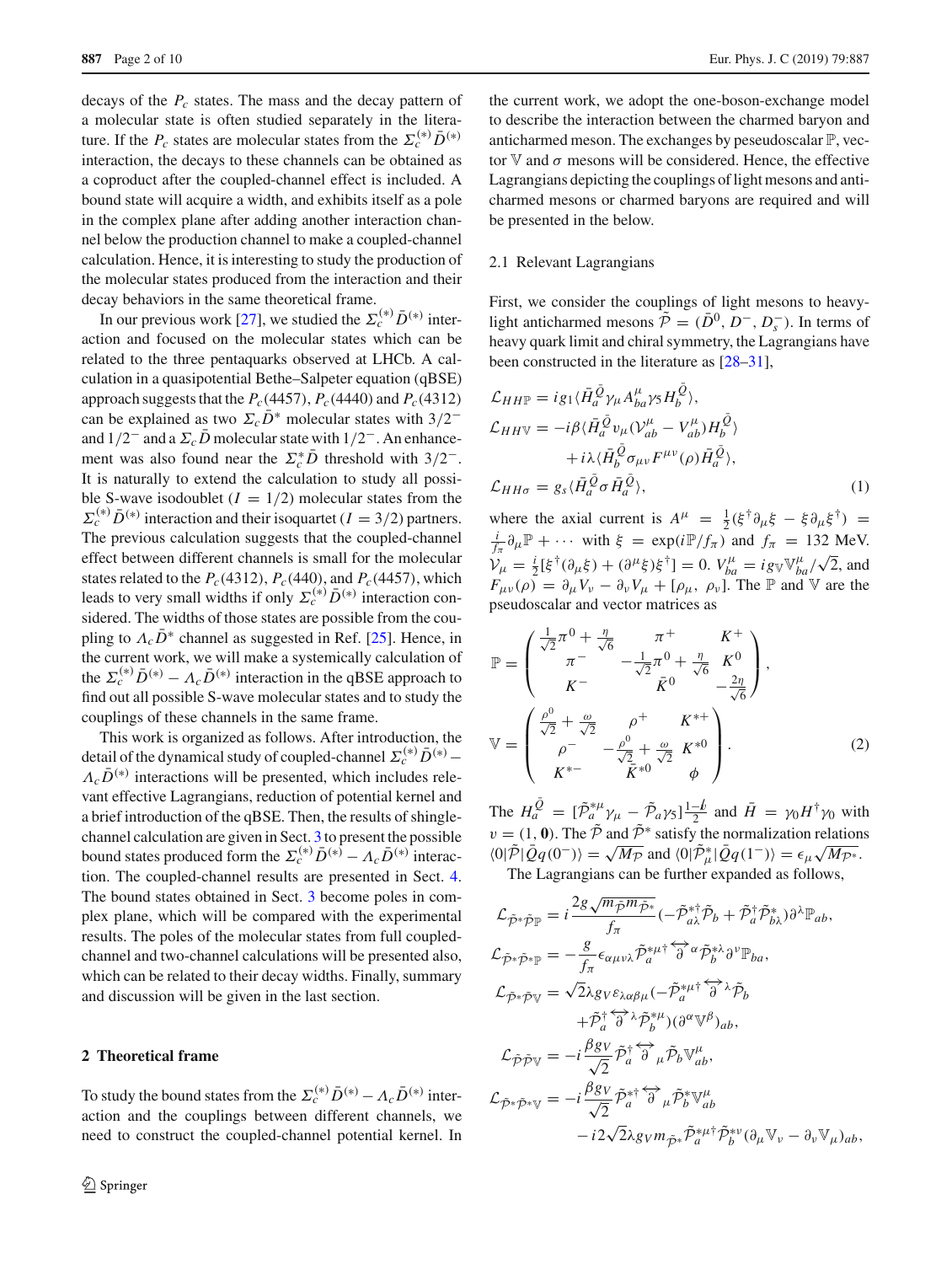$$
\mathcal{L}_{\tilde{\mathcal{P}}\tilde{\mathcal{P}}\sigma} = -2g_s m_{\tilde{\mathcal{P}}} \tilde{\mathcal{P}}_a^{\dagger} \tilde{\mathcal{P}}_a \sigma,
$$
  

$$
\mathcal{L}_{\tilde{\mathcal{P}}^*\tilde{\mathcal{P}}^*\sigma} = 2g_s m_{\tilde{\mathcal{P}}^*} \tilde{\mathcal{P}}_a^*\tilde{\mathcal{P}}_a^*\sigma,
$$
 (3)

where the *v* is replaced by  $i \overleftrightarrow{\partial} / \sqrt{m_i m_f}$  with the  $m_{i,f}$  is for the initial or final  $\bar{D}^{(*)}$  meson.

The Lagrangians for the couplings between the charmed baryon and light mesons can also be constructed in the heavy quark limit and under chiral symmetry as,

$$
\mathcal{L}_S = -\frac{3}{2} g_1(v_k) \epsilon^{\mu\nu\lambda\kappa} \text{tr}[\bar{S}_{\mu} A_{\nu} S_{\lambda}] \n+ i\beta_S \text{tr}[\bar{S}_{\mu} v_{\alpha} (\mathcal{V}^{\alpha} - V^{\alpha}) S^{\mu}] \n+ \lambda_S \text{tr}[\bar{S}_{\mu} F^{\mu\nu} S_{\nu}] + \ell_S \text{tr}[\bar{S}_{\mu} \sigma S^{\mu}],
$$
\n(4)

$$
\mathcal{L}_{B_{\bar{3}}} = i\beta_B \text{tr}[\bar{B}_{\bar{3}}v_\mu(\mathcal{V}^\mu - V^\mu)B_{\bar{3}}] + \ell_B \text{tr}[\bar{B}_{\bar{3}}\sigma B_{\bar{3}}], \qquad (5)
$$
  

$$
\mathcal{L}_{int} = i g_4 \text{tr}[\bar{S}^\mu A_\mu B_{\bar{3}}] + i\lambda_I \epsilon^{\mu\nu\lambda\kappa} v_\mu \text{tr}[\bar{S}_\nu F_{\lambda\kappa} B_{\bar{3}}] + h.c., \qquad (6)
$$

where  $S_{ab}^{\mu}$  is composed of Dirac spinor operators,

$$
S_{\mu}^{ab} = -\sqrt{\frac{1}{3}} (\gamma_{\mu} + v_{\mu}) \gamma^{5} B^{ab} + B_{\mu}^{*ab} \equiv B_{0\mu}^{ab} + B_{1\mu}^{ab},
$$
  

$$
\bar{S}_{\mu}^{ab} = \sqrt{\frac{1}{3}} \bar{B}^{ab} \gamma^{5} (\gamma_{\mu} + v_{\mu}) + \bar{B}_{\mu}^{*ab} \equiv \bar{B}_{0\mu}^{ab} + \bar{B}_{1\mu}^{ab}, \tag{7}
$$

and the the charmed baryon matrices are defined as

<span id="page-2-1"></span>
$$
B_{\bar{3}} = \begin{pmatrix} 0 & A_c^+ & \Xi_c^+ \\ -A_c^+ & 0 & \Xi_c^0 \\ -\Xi_c^+ & -\Xi_c^0 & 0 \end{pmatrix},
$$
  
\n
$$
B = \begin{pmatrix} \Sigma_c^{++} & \frac{1}{\sqrt{2}} \Sigma_c^+ & \frac{1}{\sqrt{2}} \Xi_c'^+ \\ \frac{1}{\sqrt{2}} \Sigma_c^+ & \Sigma_c^0 & \frac{1}{\sqrt{2}} \Xi_c'^0 \\ \frac{1}{\sqrt{2}} \Xi_c'^+ & \frac{1}{\sqrt{2}} \Xi_c'^0 & \Omega_c^0 \end{pmatrix}.
$$
 (8)

The explicit forms of the Lagrangians can be written as,

<span id="page-2-0"></span>
$$
\mathcal{L}_{BBF} = i \frac{3g_1}{2f_\pi \sqrt{m_{\bar{B}}m_B}} \epsilon^{\mu\nu\lambda\kappa} \partial^{\nu} \mathbb{P} \sum_{i=0,1} \bar{B}_{i\mu} \overleftrightarrow{\partial}_{\kappa} B_{j\lambda},
$$
  
\n
$$
\mathcal{L}_{BBV} = -\frac{\beta_S g_V}{\sqrt{2m_{\bar{B}}m_B}} \mathbb{V}^{\nu} \sum_{i=0,1} \bar{B}_{i}^{\mu} \overleftrightarrow{\partial}_{\nu} B_{j\mu}
$$
  
\n
$$
-\frac{\lambda_S g_V}{\sqrt{2}} (\partial_{\mu} \mathbb{V}_{\nu} - \partial_{\nu} \mathbb{V}_{\mu}) \sum_{i=0,1} \bar{B}_{i}^{\mu} B_{j}^{\nu},
$$
  
\n
$$
\mathcal{L}_{BB\sigma} = \ell_S \sigma \sum_{i=0,1} \bar{B}_{i}^{\mu} B_{j\mu},
$$
  
\n
$$
\mathcal{L}_{B_{\bar{3}}B_{\bar{3}}} \mathbb{V} = -\frac{g_V \beta_B}{\sqrt{2m_{\bar{B}_{\bar{3}}}m_{\bar{B}_{\bar{3}}}}} \mathbb{V}^{\mu} \bar{B}_{\bar{3}} \overleftrightarrow{\partial}_{\mu} B_{\bar{3}},
$$
  
\n
$$
\mathcal{L}_{B_{\bar{3}}B_{\bar{3}}\sigma} = i \ell_B \sigma \bar{B}_{\bar{3}} B_{\bar{3}},
$$
  
\n
$$
\mathcal{L}_{BB_{\bar{3}}} \mathbb{P} = -i \frac{g_4}{f_\pi} \sum_{i} \bar{B}_{i}^{\mu} \partial_{\mu} \mathbb{P} B_{\bar{3}} + \text{H.c.},
$$
  
\n
$$
\mathcal{L}_{BB_{\bar{3}}} \mathbb{V} = \sqrt{\frac{2}{m_{\bar{B}}m_{B_{\bar{3}}}}} g_{\nu} \lambda_I \epsilon^{\mu \nu \lambda \kappa} \partial_{\lambda} \mathbb{V}_{\kappa} \sum_{i} \bar{B}_{i\nu} \overleftrightarrow{\partial}_{\mu} B_{\bar{3}} + \text{H.c.}.
$$
  
\n(9)

The coupling constants involve in the above Lagrangians should be determined to constrain the Lagrangians. In Table [1,](#page-3-0) we list the values of these coupling constants used in the calculation, which are cited from the literature [\[14](#page-9-14)[,33](#page-9-15)– [35](#page-9-16)].

In the calculation, the masses of particles are chosen as suggested values in the review of particle physics (PDG) [\[32](#page-9-17)]. The mass difference from the charge is neglected, and average mass is adopted. For example, the mass of the  $\overline{D}$ meson is chosen as  $(m_{\bar{D}^0} + m_{D^-})/2$ . The effect of such treatment is negligible on the result and conclusion of this work. For the broad  $\sigma/f_0(500)$  meson, only a range of the pole, (400 − 550) − *i*(200 − 350), is provided in PDG. Here, we adopt a mass of 500 MeV. The different choices of the mass of  $\sigma$  meson from 400 to 550 MeV will effect the result a little, and can be smeared by a small variation of the cutoff.

# 2.2 Potential of  $\Sigma_c^{(*)}\bar{D}^{(*)} - A_c\bar{D}^{(*)}$  interaction

The potential of the  $\Sigma_c^{(*)}\bar{D}^{(*)} - A_c\bar{D}^{(*)}$  interaction can be constructed with the help of the vertices for the heavy meson/baryon and the exchanged light meson, which can be easily obtained from the above Lagrangians. Besides the vertices, the propagators of the exchanged light mesons are also needed, which read,

$$
P_{\mathbb{P}}(q^2) = \frac{i}{q^2 - m_{\mathbb{P}}^2} f_i(q^2),
$$
  
\n
$$
P_{\mathbb{V}}^{\mu\nu}(q^2) = i \frac{-g^{\mu\nu} + q^{\mu}q^{\nu}/m_{\mathbb{V}}^2}{q^2 - m_{\mathbb{V}}^2} f_i(q^2),
$$
  
\n
$$
P_{\sigma}(q^2) = \frac{i}{q^2 - m_{\sigma}^2} f_i(q^2),
$$
\n(10)

where the form factor  $f_i(q^2)$  is adopted to compensate the off-shell effect of exchanged meson. In this work, we introduce four types of from factors to check the effect of the form factor on the results, which are in forms of

<span id="page-2-2"></span>
$$
f_1(q^2) = \frac{\Lambda_e^2 - m_e^2}{\Lambda_e^2 - q^2},\tag{11}
$$

$$
f_2(q^2) = \frac{\Lambda_e^4}{(m_e^2 - q^2)^2 + \Lambda^4},\tag{12}
$$

$$
f_3(q^2) = e^{-(m_e^2 - q^2)^2/\Lambda_e^2},\tag{13}
$$

<span id="page-2-3"></span>
$$
f_4(q^2) = \frac{\Lambda_e^4 + (q_t^2 - m_e^2)^2/4}{[q^2 - (q_t^2 + m_e^2)/2]^2 + \Lambda_e^4},\tag{14}
$$

where  $m_e$  and  $q$  are the mass and momentum of the exchanged light meson. The  $q_t^2$  denotes the value of  $q^2$  at the kinematical threshold. The cutoff is rewritten as a form of  $\Lambda_e = m + \alpha_e$  0.22 GeV. In the calculation we also consider the propagators without a form factor, we remark it as  $f_0(q^2) = 1.$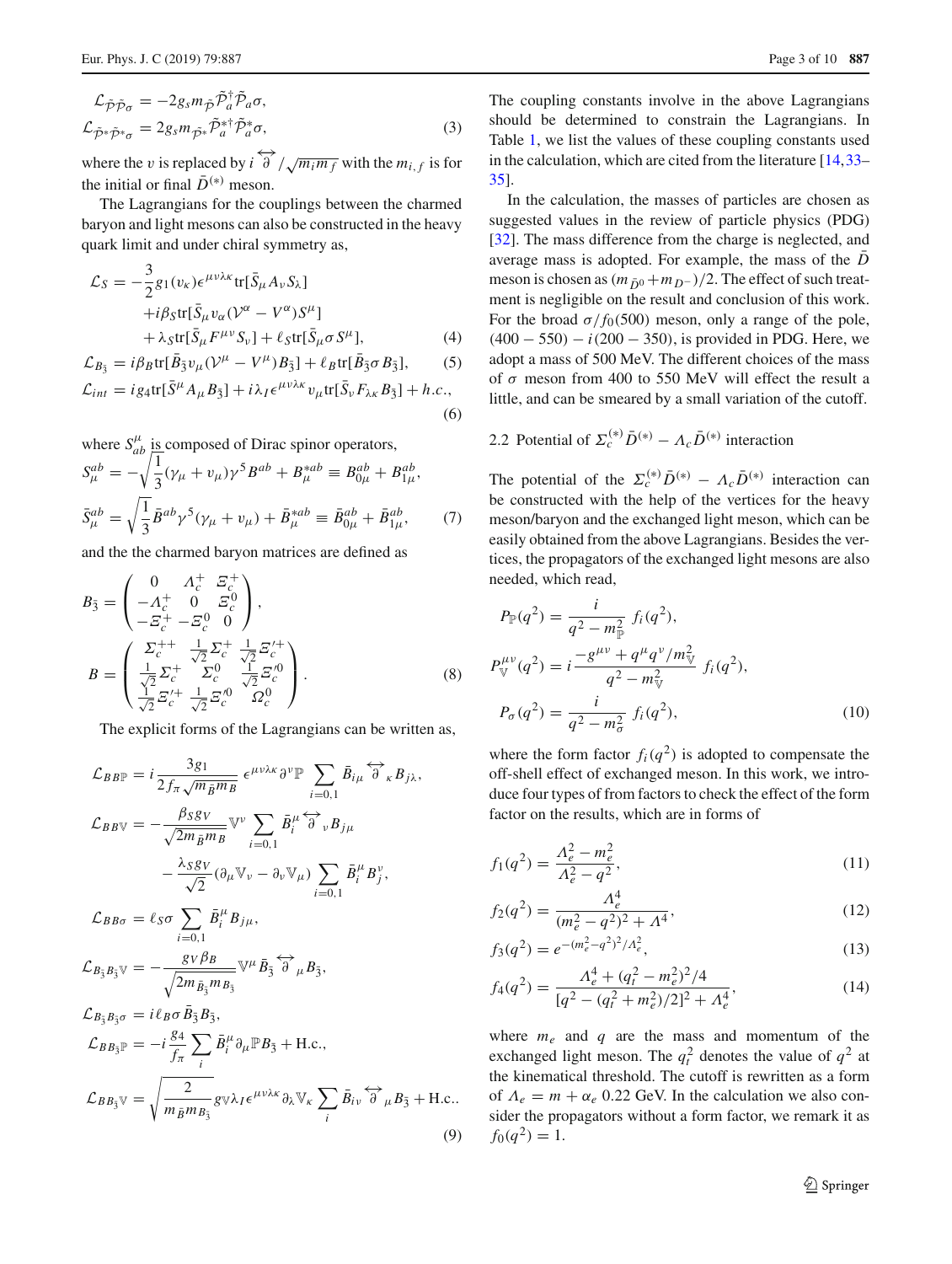<span id="page-3-0"></span>

| <b>Table 1</b> The parameters and                  |
|----------------------------------------------------|
| coupling constants adopted in                      |
| our calculation. The $\lambda$ and $\lambda_{S,I}$ |
| are in the unit of $GeV^{-1}$ . Others             |
| are in the unit of 1                               |

|           |            | $g$ $g_V$                            | $\lambda$ $g_s$ |      |          |                                                                                          |             |
|-----------|------------|--------------------------------------|-----------------|------|----------|------------------------------------------------------------------------------------------|-------------|
| 0.9       | $0.59$ 5.9 |                                      | 0.56            | 0.76 |          |                                                                                          |             |
| $\beta_S$ |            | $\ell_S$ $g_1$ $\lambda_S$ $\beta_B$ |                 |      | $\ell_B$ | 84                                                                                       | $\lambda I$ |
| $-1.74$   | 6.2        |                                      |                 |      |          | $-0.94$ $-3.31$ $-\beta_S/2$ $-\ell_S/2$ $g_1/\frac{2\sqrt{2}}{3}$ $-\lambda_S/\sqrt{8}$ |             |

<span id="page-3-1"></span>**Table 2** The flavor factors for certain meson exchanges of certain interaction. The values in bracket are for the case of  $I = 3/2$  if the values are different from these of  $I = 1/2$ 

|                                                                              |                      |          |                                                                                                                                         | $\omega$ | $\sigma$ |
|------------------------------------------------------------------------------|----------------------|----------|-----------------------------------------------------------------------------------------------------------------------------------------|----------|----------|
| $\bar{D}^{(*)}\Sigma^{(*)}{}_{c}\rightarrow \bar{D}^{(*)}\Sigma^{(*)}{}_{c}$ |                      |          | $-1\left[\frac{1}{2}\right]$ $\frac{1}{6}\left[\frac{1}{6}\right]$ $-1\left[\frac{1}{2}\right]$ $\frac{1}{2}\left[\frac{1}{2}\right]$ 1 |          |          |
| $\bar{D}^{(*)} \Lambda_c \rightarrow \bar{D}^{(*)} \Lambda_c$                |                      |          |                                                                                                                                         |          |          |
| $\bar{D}^{(*)}A_c \to \bar{D}^{(*)}\Sigma_c^{(*)}$                           | $\frac{\sqrt{6}}{2}$ | $\theta$ | $\frac{\sqrt{6}}{2}$                                                                                                                    |          | $\theta$ |

Because six channels are considered in the current work, it is tedious and fallible to give the explicit of 36 potential elements for the potential of the coupled-channel interaction and input them into the code. Instead, in this work, we input the vertices  $\Gamma$  and the above propagators  $P$  into the code directly and the potential can be obtained as

$$
\mathcal{V}_{\mathbb{P},\sigma} = f_I \Gamma_1 \Gamma_2 P_{\mathbb{P},\sigma}(q^2), \quad \mathcal{V}_{\mathbb{V}} = f_I \Gamma_{1\mu} \Gamma_{2\nu} P_{\mathbb{V}}^{\mu\nu}(q^2). \tag{15}
$$

Hence, the explicit forms of the potentials are not given here. The  $f_I$  is the flavor factor for certain meson exchange of certain interaction. It can be derived with the Lagrangians in Eqs.  $(3)$  and  $(9)$  and the matrices in Eqs.  $(2)$  and  $(8)$ . The explicit values are listed in Table [2.](#page-3-1)

# 2.3 The qBSE approach

The scattering amplitude can be calculated with the help of the potential of the interaction obtained in the above. The Bethe–Salpeter equation is widely used to treat twobody scattering. With a quasi potential approximation, the 4-dimensional Bethe–Salpeter equation can be reduced to a 3-dimensional equation and the unitary is kept. As our previous works [\[11,](#page-9-18)[36](#page-9-19)[–40\]](#page-9-20), a spectator approximation, which was explained explicitly in the appendices of Ref. [\[37](#page-9-21)], will be adopted in this work to search the possible bound states. A bound state from the interaction corresponds to a pole of the scattering amplitude *M*.

After partial-wave decomposition, the 3-dimensional Bethe-Saltpeter equation after spectator quasipotential approximation can be reduced further to a 1-dimensional equation with fixed spin-parity  $J<sup>P</sup>$  as [\[37](#page-9-21)],

$$
i\mathcal{M}_{\lambda'\lambda}^{J^P}(p',p) = i\mathcal{V}_{\lambda',\lambda}^{J^P}(p',p) + \sum_{\lambda''} \int \frac{p''^2 dp''}{(2\pi)^3}
$$

$$
i\mathcal{V}_{\lambda'\lambda''}^{J^P}(p',p'')G_0(p'')i\mathcal{M}_{\lambda''\lambda}^{J^P}(p'',p), \qquad (16)
$$

where the sum extends only over nonnegative helicity  $\lambda''$ . Here, the reduced propagator with the spectator approximation can be written down in the center-of-mass frame with  $P = (W, 0)$  as

$$
G_0 = \frac{\delta^+(p_h''^2 - m_h^2)}{p_l''^2 - m_l^2}
$$
  
= 
$$
\frac{\delta^+(p_h''^0 - E_h(\mathbf{p}'))}{2E_h(\mathbf{p}'')[(W - E_h(\mathbf{p}'))^2 - E_l^2(\mathbf{p}'')]}. \tag{17}
$$

Here, as required by the spectator approximation, the heavier particle (remarked with *h*) is on shell, which satisfies  $p_{h}^{"0} = E_h(p'') = \sqrt{m_h^2 + p''^2}$ . The  $p_l^{"0}$  for the lighter particle (remarked as *l*) is then  $W - E_h(p'')$ . Here and hereafter, a definition  $p = |p|$  will be adopted.

The partial wave potential is defined with the potential of the interaction obtained in the above as

$$
\mathcal{V}_{\lambda'\lambda}^{J^P}(\mathbf{p}', \mathbf{p}) = 2\pi \int d\cos\theta \left[ d_{\lambda\lambda'}^J(\theta) \mathcal{V}_{\lambda'\lambda}(\mathbf{p}', \mathbf{p}) + \eta d_{-\lambda\lambda'}^J(\theta) \mathcal{V}_{\lambda'-\lambda}(\mathbf{p}', \mathbf{p}) \right],
$$
\n(18)

where  $\eta = P P_1 P_2(-1)^{J-J_1-J_2}$  with *P* and *J* being parity and spin for system,  $\bar{D}^{(*)}$  meson or  $\Sigma_c^{(*)}$  baryon. The initial and final relative momenta are chosen as  $p = (0, 0, p)$ and  $p' = (p' \sin \theta, 0, p' \cos \theta)$ . The  $d_{\lambda \lambda'}^J(\theta)$  is the Wigner d-matrix.

One may note that we make the partial wave decomposition on the spin parity  $J<sup>P</sup>$ , and the explicit orbital angular momentum *L* is not involved here. It is consistent with relativistic treatment adopted in the qBSE approach because the *L* is not a good quantum number in a relativistic theoretical frame. With such treatment, the contributions form all partial waves based on orbital angular momentum *L* related to a certain  $J<sup>P</sup>$  considered have been included already. It is an advantage of our method because the experiment result is usually provided with spin parity  $J<sup>P</sup>$ . Hence, in this work, the S-wave state means that a state can couple to two constituent particles, the  $\Sigma_c^{(*)}\bar{D}^{(*)} - A_c\bar{D}^{(*)}$  here, in S wave while all other possible higher partial waves on *L* are included naturally.

Now we need treat an integral equation, to avoid divergence, a regularization is usually introduced. For example, a cutoff in momentum is introduced as one way to do the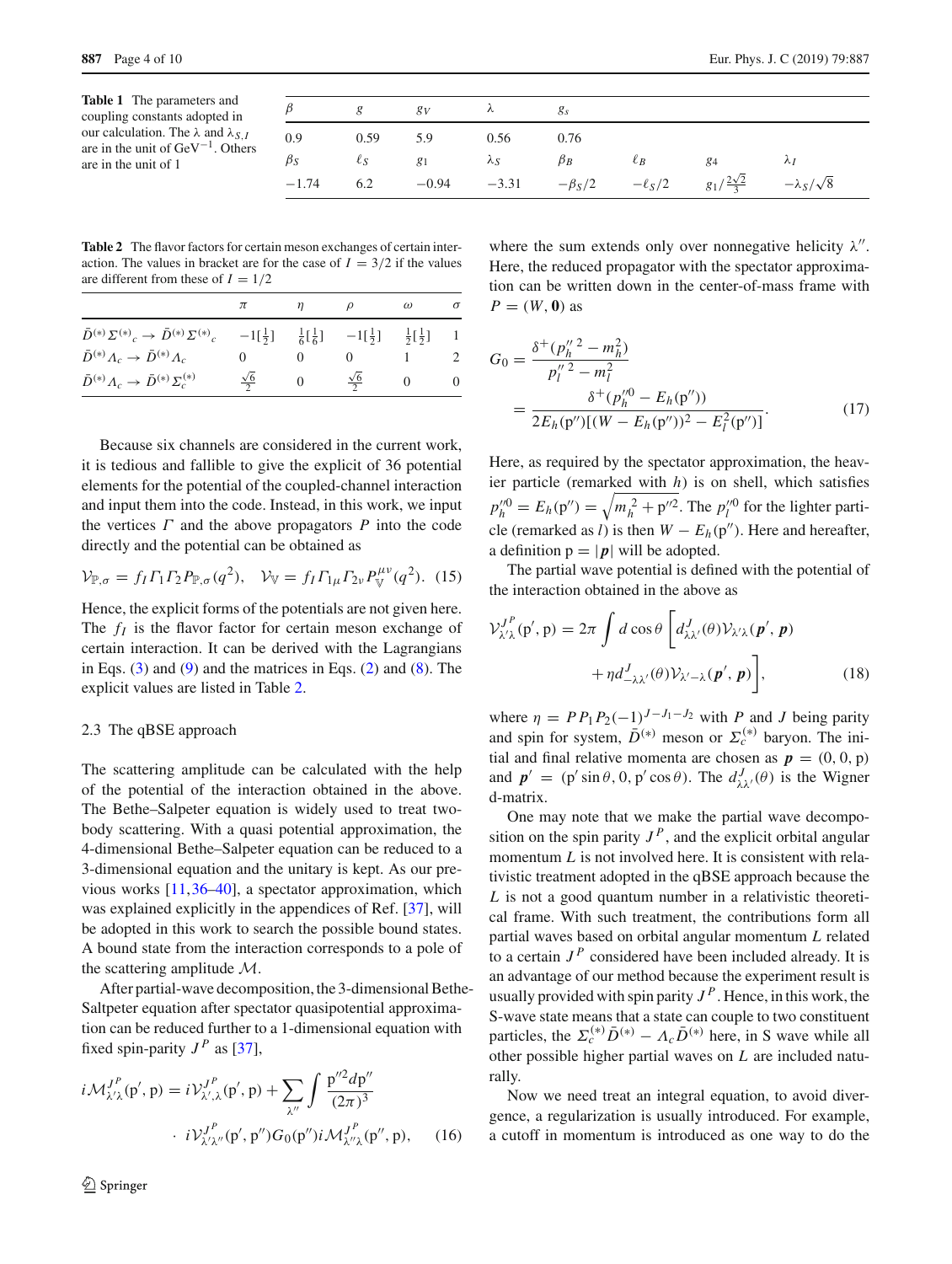regularization in the chiral unitary approach [\[41\]](#page-9-22), which is related to the dimensional regularization [\[42](#page-9-23)]. In the qBSE approach, we usually adopt an exponential regularization by introducing a form factor into the propagator as

<span id="page-4-2"></span>
$$
G_0(\mathbf{p}) \to G_0(\mathbf{p}) \left[ e^{-(k_l^2 - m_l^2)^2 / \Lambda_r^4} \right]^2, \tag{19}
$$

where  $k_l$  and  $m_l$  are the momentum and mass of the lighter one of meson and baryon. The interested reader is referred to Ref. [\[37\]](#page-9-21) for further information about the regularization. In Ref. [\[22](#page-9-24)], the authors warned that the  $\pi$  exchange provides excessive short-range interaction. In the current work, the relation of the cutoff  $\Lambda_r = m + \alpha_r$  0.22 GeV with *m* being the mass of the exchanged meson is also introduced into the regularization form factor as in those for the exchanged mesons. Such treatment will suppress the large-momentum, i.e., the short-range contribution of the  $\pi$  exchange.

The one-dimensional integral equation can be easily transformed into a matrix equation. The pole of scattering amplitude *M* can be searched by variation of *z* to satisfy  $|1 V(z)G(z) = 0$  with  $z = W + i\Gamma/2$  equaling to the system energy *W* at the real axis [\[37](#page-9-21)].

#### <span id="page-4-0"></span>**3 Single-channel results**

The coupled-channel effect should be included into physical scattering. However, for the  $\Sigma_c^{(*)}\bar{D}^{(*)} - A_c\bar{D}^{(*)}$  interaction considered in the current work, the coupled-channel effect should be small because the experimental pentaquarks are close to the thresholds. Our previous work [\[27](#page-9-11)] also supports such judgement. Moreover, the coupled-channel effect will make the results complex, which makes it difficult to show the property of bound states from each channels. Here, we will first present the results of a single-channel calculation.

## 3.1 Isodoublet bound states with  $I = 1/2$

Now, we consider the isodoublet bound states from singlechannel interaction. In the current work, we have two free parameters, cutoff parameters  $\alpha_r$  and  $\alpha_e$  for the regularization and the exchanged meson, respectively. In single-channel calculation here, we take  $\alpha_r = \alpha_e = \alpha$  for simplification. Since the cutoff  $\Lambda$  should be about 1 GeV, we vary  $\alpha$  in a range from 0.5 to 8.5 to find the bound state from each channel, which exhibits as a pole in the real axis of the complex plane of *z*. The obtained binding energies  $E_B$  with the variation of the  $\alpha$  are illustrated in Fig. [1.](#page-4-1) Here, binding energy is defined as  $E_B = M_{th} - W$  with  $M_{th}$  and *W* being the threshold and *W* of the pole.

In the current calculation, we consider ten interactions,  $\Sigma_c D$  with spin parity 1/2<sup>-</sup>,  $\Sigma_c^* D$  with 3/2<sup>-</sup>,  $\Sigma_c D^*$  with 1/2<sup>−</sup> and 3/2<sup>−</sup>,  $\Sigma_c^* D^*$  with 1/2<sup>−</sup>, 3/2<sup>−</sup>, and 5/2<sup>−</sup>,  $\Lambda_c D^*$ 



<span id="page-4-1"></span>**Fig. 1** The binding energy  $E_B$  with the variation of the  $\alpha$  for isodoublet bound states from the single-channel interaction. The thresholds  $M_{th}$ for the  $\Sigma_c D$ ,  $\Sigma_c^* D$  and  $\Sigma_c^* D^*$  channels are 4320.8, 4385.3, 4462.2 and 4526.7 MeV, respectively. The  $f_i$  with  $i = 0, 1, 2, 3, 4$  means the results without form factor for exchanged meson or with form factor  $f_i(q^2)$  in Eqs. [\(11](#page-2-2)[–14\)](#page-2-3), respectively. The horizontal lines and the bands are the experimental mass and uncertainties observed at LHCb [\[1](#page-9-0)]

with  $1/2^-$  and  $3/2^-$ , and  $\Lambda_c\bar{D}$  with  $1/2^-$ . With reasonable parameters, no bound state can be produced from the  $\Lambda_c D^*$ and  $\Lambda_c$ D interactions. For other seven interactions, the bound states are produced in the range of the  $\alpha$  considered in the current calculation. Here, the results with different types of form factors for exchanged meson are presented in Fig. [1.](#page-4-1) The results show that the different choices of the form factors change the quantitive results but the qualitative conclusion are not changed. Moreover, the order of the curves for different form factors are almost the same for the seven bound states. It indicates that if appropriate cutoffs are adopted, the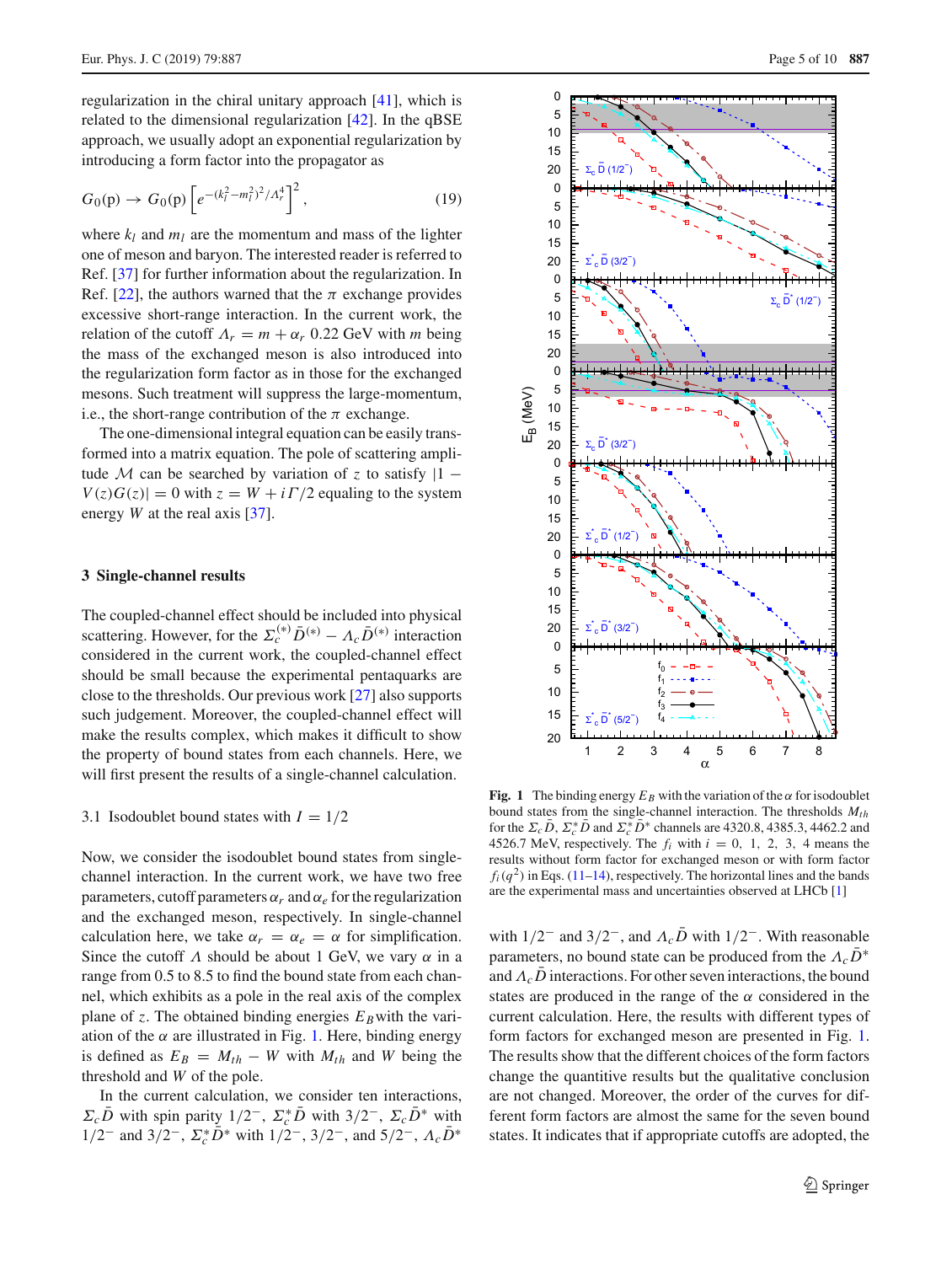same conclusion can be reached with different choices of the form factors.

The  $\Sigma_c\bar{D}$  bound state and two  $\Sigma_c\bar{D}^*$  bound states can be related to the LHCb pentaquarks. Because there is only one S-wave bound state, the  $P_c(4312)$  should be assigned into the  $\Sigma_c\bar{D}(1/2^-)$  state in the molecular state picture. Two pentaquarks,  $P_c(4457)$  and  $P_c(4440)$  were observed at LHCb near the  $\Sigma_c \bar{D}^*$  threshold, which can be related to two bound states with  $1/2^-$  and  $3/2^-$  from the  $\Sigma_c \bar{D}^*$  interaction. For the  $\Sigma_c\bar{D}^*(3/2^-)$  state, the binding energy increases to about 20 MeV at  $\alpha = 2 - 3$  for form factor  $f_{(0,2,3,4)}$  and  $\alpha$  of about 5 for  $f_1$ . For the  $\Sigma_c \overline{D}^*(1/2^-)$  state, in a large range of  $\alpha$ , from 1 to about 6, the binding energy is smaller than 10 MeV. Such results suggest we should assign the 1/2− state as *Pc*(4440) and the 3/2<sup>−</sup> state as *Pc*(4457) state. Compared with experimental results, the  $\alpha$  should be about 3 for  $f_{(2,3,4)}$ and about 5 for  $f_1$ . With such choice, the  $\Sigma_c\overline{D}(1/2^-)$  state has a binding energy about 10 MeV, which is quite consistent with the experimental value. The results also suggest that the form factor  $f_{(2,3,4)}$  is more suitable to explain the three LHCb pentaquarks in the molecular state picture in the single-channel calculation.

Based on the above analysis, though the other four bound states,  $\Sigma_c^* D(3/2^-)$ ,  $\Sigma_c^* D^*(1/2^-)$ ,  $\Sigma_c^* D^*(3/2^-)$ ,  $\Sigma_c^* D^* (5/2^-)$ , can be produced with variation of the cutoff, the existence of the  $\Sigma_c^* D^* (5/2^-)$  should be doubted because an  $\alpha$  larger than 5 is required to produce such state, which is much larger the one to produce three LHCb pentaquarks with the experimental masses at the same time. If we adopt  $\alpha = 3$  for the form factor  $f_{(2,3,4)}$ , the binding energies of  $\Sigma_c^* D^* (1/2^-)$  and  $\Sigma_c^* D^* (3/2^-)$  states are about 5 MeV, and the  $\Sigma_c^* D(3/2^-)$  state should have a very small binding energy.

#### 3.2 Isoquartet bound states with  $I = 3/2$

In the above, we present the isodoublet bound states. For the same interaction with different isospins, the model and parameters involved should be also the same. Hence, it is straight forward to give the prediction about the isoquartet bound states from the  $\Sigma_c^{(*)}\bar{D}^{(*)}$  and  $\Lambda_c\bar{D}^{(*)}$  interactions. The possible experimental observation about such bound states is also a good check to the molecular state interpretation of the LHCb pentaquarks and the results in this work. Here, we make the calculation to search isoquartet bound states in the same model as in the isodoulet case. The results are presented in Fig. [2.](#page-5-1)

Here, we still vary the  $\alpha$  to search for the bound states from the interactions as in the isodoublet case. Generally speaking, a larger  $\alpha$  should be adopted to produce the bound states. If we focus on the results with  $f_{(2,3,4)}$ , which is more suitable to reproduce the LHCb pentaquarks, the  $\alpha$  is at least larger than 5 to produce a bound state from the interaction



<span id="page-5-1"></span>**Fig. 2** The binding energy  $E_B$  with the variation of the  $\alpha$  for isoquartet bound states. The other conventions are the same as in Fig. [1](#page-4-1)

considered here. With an  $\alpha$  smaller than 12, no bound state can be found for the  $\Sigma_c D(1/2^-)$ , the  $\Sigma_c^* D(3/2^-)$ , and the  $\Sigma_c^* D^* (1/2^-)$  interactions. For the  $\Sigma_c D^* (1/2^-)$  interaction, an  $\alpha$  larger than eight is required to force the potential strong enough to produce a bound state. For the  $\Sigma_c D^*(3/2^-)$  and  $\Sigma_c^* D^* (3/2^-)$  interactions, the bound states are produced at an  $\alpha$  of about 6 GeV. The bound state from  $\Sigma^* D^* (5/2^-)$ appears at an  $\alpha$  of about five for  $f_{(2,3,4)}$  and more larger for *f*1. If we recall that the LHCb pentaquarks are reproduced at an  $\alpha$  of three for  $f_{(2,3,4)}$  and five for  $f_1$  in the isodoublet case, it is reasonable to doubt the existence of the four bound states shown in Fig. [2](#page-5-1) if the assignment of three LHCb pentaquarks are right.

Usually, increase of the  $\alpha$  can enhance the strength of the interaction. The large  $\alpha$  required here suggest that the isoquaret interactions are much weaker than those with  $I =$ 1/2. It is easy to understand if we recall the flavor factors listed in Table [2.](#page-3-1) The sign between the potentials by  $\pi$  and  $\eta$ exchanges, and that between  $\rho$  and  $\omega$  exchanges is different for  $I = 1/2$  and  $3/2$  cases. It results in the cancellation of two contributions in the isoquaret case. Such cancellation makes the interaction with  $I = 3/2$  too weak to produce a bound state with a small  $\alpha$ .

# <span id="page-5-0"></span>**4 Coupled-channel results**

It is well known that the coupled-channel effect will affect the binding energy of the bound state. Moreover, if a lower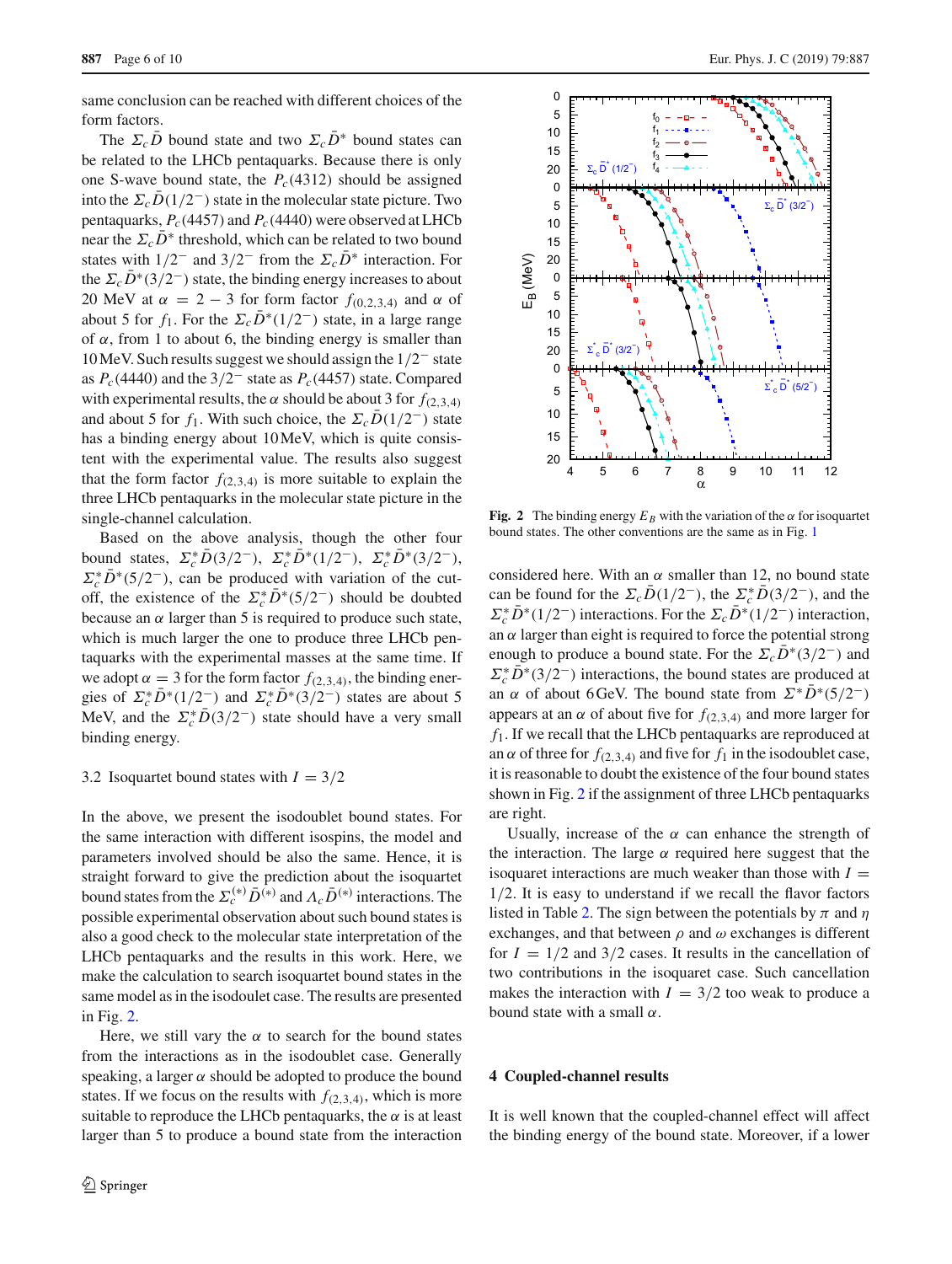channel was considered, the bound state from the channel with higher threshold will acquire a width. In the above single-channel calculation, six bound states are produced [the  $\Sigma_c^* D(5/2^-)$  is not well supported because a large  $\alpha$  is required]. Those states are from three channels, which can be coupled to each other by light meson exchange as the singlechannel interaction. With the Lagrangians in the heavy quark limit and chiral symmetry, a coupled-channel calculation can be preformed for the  $\Sigma_c^{(*)}\bar{D}^{(*)} - A_c\bar{D}^{(*)}$  interaction.

<span id="page-6-1"></span>4.1 The poles from the  $\Sigma_c^{(*)}\bar{D}^{(*)} - A_c\bar{D}^{(*)}$  interaction

In single-channel calculation, the bound state is a pole at real axis. After the coupled-channel effect are included, the pole will leave the real axis and becomes a pole in the complex plane as shown in Fig. [3.](#page-6-0) The poles from the  $\Sigma_c^{(*)} \bar{D}^{(*)}$  –  $\Lambda_c \bar{D}^{(*)}$  interaction with  $J^P = 1/2^-$  and  $3/2^-$  are presented in the figure.

Here we take the  $f_3$  to show the coupled channel results. The results with  $f_{(1,2,4)}$  is qualitatively consistent with the results with  $f_3$  if the cutoff is varies correspondingly. In the single-channel calculation, the best value of  $\alpha$  is found about three to reproduce the experimental masses of three LHCb pentaquarks. After including the coupled-channel effect, besides the bound states have width and become resonances, the masses of the resonances are also different from the masses obtained from the single-channel calculation. If we still adopt an  $\alpha$  of three, the pole of the  $\Sigma_c\overline{D}(1/2^-)$  state will move from 4311 to 4294 MeV, which is even below the  $\Lambda_c \bar{D}^*$  threshold. Hence, we adopt a smaller value  $\alpha$  of 2.5 to give the poles from the  $\Sigma_c^{(*)}\bar{D}^{(*)} - A_c\bar{D}^{(*)}$  interaction.



<span id="page-6-0"></span>**Fig. 3** The log  $|1-V(z)G(z)|$  with the variation of *z* for the  $\sum_{c}^{(*)}\overline{D}^{(*)}$  –  $\Lambda_c \bar{D}^{(*)}$  interaction with  $J^P = 1/2^-$  and  $3/2^-$  at  $\alpha = 2.5$ . The color means the value of  $log|1 - V(z)G(z)|$  as shown in the color box. The form factor  $f_3$  is adopted in the calculation. The full square, diamond, and circle are for the experimental data of the  $P_c(4312)$ ,  $P_c(4440)$  and *Pc*(4457) at LHCb [\[1\]](#page-9-0)

Six poles can be found in the complex plane with their conjugate partners. In the case with  $J<sup>P</sup> = 1/2^-$ , there exist three poles near the  $\Sigma_c \bar{D}$ ,  $\Sigma_c \bar{D}^*$  and  $\Sigma^* \bar{D}^*$  thresholds, respectively. In the case with  $J<sup>P</sup> = 3/2^-$ , we also have three poles near the  $\Sigma_c^* D$ ,  $\Sigma_c D^*$  and  $\Sigma^* D^*$  thresholds, respectively. The pole near the  $\Sigma_c\bar{D}$  threshold is obviously related to the  $P_c(4312)$ . Compared with experimental values at LHCb,  $M = 4311.9 \pm 0.7^{+6.8}_{-0.6}$  and  $\Gamma = 9.8 \pm 2.7^{+3.7}_{-4.5}$  MeV, the theoretical pole at 4304−4*i* MeV is a little lower but in the uncertainties of the width [here we use the relation  $\Gamma = -2 \text{Im}(z)$ ]. Two poles appear near the  $\Sigma_c \bar{D}^*$  with  $1/2^-$  and  $3/2^-$ , respectively. The pole in 3/2− fall in the experimental values with uncertainties quite well while the 1/2− pole is a little higher in mass. Though the mass gap of these two states is narrowed after the coupled-channel effect included, the order of these two states still supports the assignment of two states with 1/2<sup>−</sup> and 3/2<sup>−</sup> as *Pc*(4440) and *Pc*(4457), respectively. The theoretical widths also support such assignment. Hence, as the single-channel results, the coupled-channel results support the assignment of the  $P_c(4457)$ ,  $P_c(4440)$ and  $P_c(4312)$  as molecular states  $\Sigma_c\bar{D}(1/2^-), \Sigma_c\bar{D}^*(1/2^-)$ and  $\Sigma_c\bar{D}(3/2^-)$ , respectively.

It is interesting to observe a pole near the  $\Sigma^* \overline{D}$  threshold, which may be related to the  $P_c(4380)$  suggested in the old LHCb article [\[2](#page-9-1)]. This pole is almost on the threshold, if the physical strength of the interaction is a little weaker, it may become a cusp on the threshold. Besides, it has a width about 40 MeV, which is much larger than three LHCb pentaquarks. These properties of this state may be the reason why the *Pc*(4380) is very broad and difficult to be observed in the invariant mass spectrum.

Near the  $\Sigma^* \bar{D}^*$  threshold, two poles can be found with both 1/2<sup>−</sup> and 3/2−. The 1/2<sup>−</sup> pole is at 4521−2*i* and 3/2<sup>−</sup> pole is at 4526−2*i*. These two poles are obviously shallower than other poles. It indicates that the peaks corresponding of these states may be smaller than other states.

## 4.2 The widths of the molecular states

From the above results, we can find that the widths of the *Pc* states can be well reproduced in our model. It is interesting to give the widths from each channel to show the strength of the coupling between the molecular state and the corresponding channel. In the current work, the pole of a molecular in the complex plane can be obtained by a coupled-channel calculation. Usually, the width of a state can be obtained as  $\Gamma = -2\text{Im}(z)$  where the *z* is the position of the pole, that is, the width can be related to the imaginary part of the pole. In Table [3,](#page-7-0) we list the poles of the molecular states for full coupled-channel calculation and two-channel calculation.

From the analysis in Secti. [4.1,](#page-6-1) one can find that the coupled-channel effects between different channels will effect the position of the poles but not very far. We can still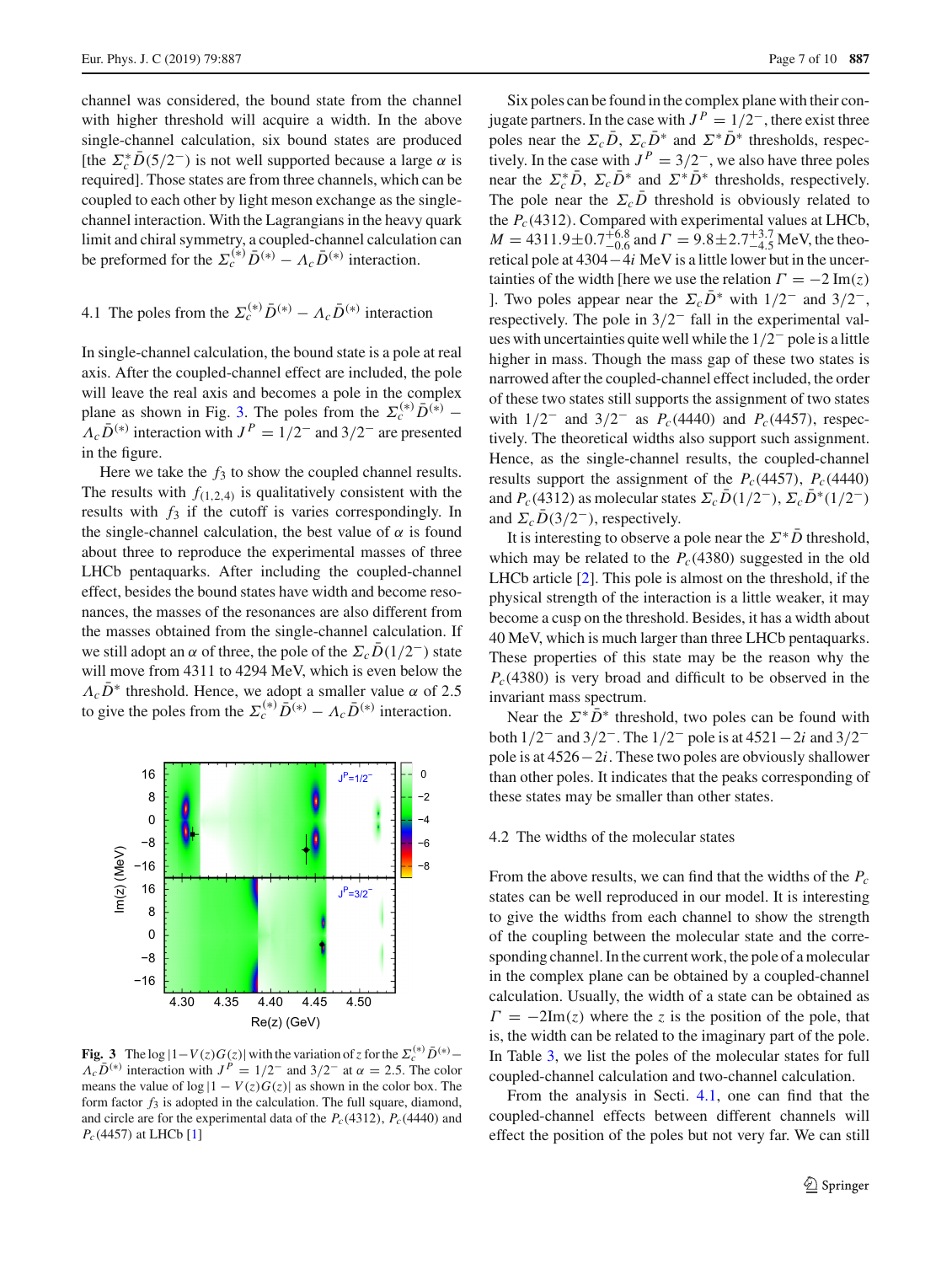<span id="page-7-0"></span>**Table 3** The positions and branching ratios of the molecular states. The "*CC*" means the full coupled-channel calculaiton. The "pole" means mass of corresponding threshold subtracted by the position of a pole,

 $M_{th} - z$ , in the unit of MeV and Br=  $\frac{Im_i}{\sum Im_i}$  for *i* channel in the unit of %. The  $\alpha_r$  is the cutoff in the exponential regularization in Eq. [\(19\)](#page-4-2). The explicit explanation can be found in the text

| $\alpha_r$ | $\cal CC$<br>pole              | $\Sigma_c\bar{D}^*$      |                          | $\Sigma^*_{c}\bar{D}$    |                          | $\Sigma_c \bar{D}$       |                          | $\Lambda_c\bar{D}^*$ |     | $A_c\bar{D}$  |                  | Sum                |                                             |
|------------|--------------------------------|--------------------------|--------------------------|--------------------------|--------------------------|--------------------------|--------------------------|----------------------|-----|---------------|------------------|--------------------|---------------------------------------------|
|            |                                | pole                     | Br                       | pole                     | Br                       | pole                     | Br                       | pole                 | Br  | pole          | Br               | $\sum \text{Im}_i$ | $\frac{\text{Im}_{CC}}{\sum \text{Im}_{i}}$ |
|            | $\Sigma^* c \bar{D}^* (1/2^-)$ |                          |                          |                          |                          |                          |                          |                      |     |               |                  |                    |                                             |
| 1.5        | $1.2 + 1.0i$                   | $1.8 + 0.1i$             | 17                       | $2.1 + 0.1i$             | 17                       | $1.2 + 0.3i$             | 50                       | $1.7 + 0.1i$         | 17  | $1.9 + 0.0i$  | $\boldsymbol{0}$ | 0.6                | 167                                         |
| $2.0\,$    | $3.0 + 1.6i$                   | $3.7 + 0.2i$             | 18                       | $3.9 + 0.2i$             | 18                       | $2.9 + 0.5i$             | 45                       | $4.6 + 0.2i$         | 18  | $3.7 + 0.0i$  | $\boldsymbol{0}$ | $1.1\,$            | 145                                         |
| 2.5        | $5.5 + 2.3i$                   | $6.1 + 0.3i$             | 19                       | $6.6 + 0.3i$             | 19                       | $5.3 + 0.7i$             | 44                       | $6.4 + 0.3i$         | 19  | $6.4 + 0.0i$  | $\boldsymbol{0}$ | 1.6                | 144                                         |
| 3.0        | $7.4 + 3.1i$                   | $8.8 + 0.4i$             | 18                       | $9.0 + 0.4i$             | 18                       | $7.1 + 1.0i$             | 45                       | $8.4 + 0.4i$         | 10  | $9.2 + 0.0i$  | $\boldsymbol{0}$ | 2.2                | 141                                         |
|            | $\Sigma^* c \bar{D}^* (3/2^-)$ |                          |                          |                          |                          |                          |                          |                      |     |               |                  |                    |                                             |
| $2.0\,$    | $0.0 + 4.2i$                   | $0.3 + 0.7i$             | 28                       | $0.5 + 0.7i$             | 28                       | $1.2 + 0.0i$             | $\overline{0}$           | $0.0 + 0.9i$         | 36  | $1.1 + 0.2i$  | 8                | 2.5                | 168                                         |
| 2.5        | $0.0 + 5.8i$                   | $1.0 + 1.2i$             | 32                       | $1.1 + 0.8i$             | 22                       | $2.3 + 0.0i$             | $\boldsymbol{0}$         | $0.0 + 1.5i$         | 41  | $2.3 + 0.2i$  | 5                | 3.7                | 158                                         |
| 3.0        | $0.0 + 6.8i$                   | $1.7 + 1.7i$             | 37                       | $1.6 + 1.0i$             | 22                       | $3.4 + 0.0i$             | $\boldsymbol{0}$         | $0.0 + 1.7i$         | 37  | $3.4 + 0.2i$  | $\overline{4}$   | 4.6                | 148                                         |
| 3.5        | $0.0 + 7.5i$                   | $2.2 + 2.1i$             | 41                       | $2.0 + 1.1i$             | 22                       | $4.2 + 0.1i$             | 2                        | $0.0 + 1.5i$         | 29  | $4.4 + 0.3i$  | 6                | 5.1                | 147                                         |
|            | $\Sigma_c \bar{D}^*(1/2^-)$    |                          |                          |                          |                          |                          |                          |                      |     |               |                  |                    |                                             |
| 1.0        | $3.5 + 1.9i$                   | $\qquad \qquad -$        | $\overline{\phantom{0}}$ | $3.0 + 0.0i$             | $\boldsymbol{0}$         | $2.9 + 0.3i$             | $20\,$                   | $3.3 + 1.2i$         | 80  | $3.0 + 0.0i$  | $\boldsymbol{0}$ | 1.5                | 127                                         |
| 2.0        | $8.2 + 4.8i$                   | $\qquad \qquad -$        | $\overline{\phantom{0}}$ | $8.7 + 0.2i$             | 5                        | $8.0 + 0.5i$             | 12                       | $9.1 + 3.3i$         | 80  | $8.7 + 0.1i$  | 2                | 4.1                | 117                                         |
| 3.0        | $13.8 + 8.8i$                  | $\qquad \qquad -$        | $\overline{\phantom{a}}$ | $15.2 + 0.9i$            | 11                       | $14.1 + 0.8i$            | $\boldsymbol{9}$         | $15.5 + 6.3i$        | 74  | $16.2 + 0.5i$ | 6                | 8.5                | 104                                         |
| 4.0        | $17.7 + 14.7i$                 | $\qquad \qquad -$        | $\overline{\phantom{0}}$ | $23.2 + 2.1i$            | 15                       | $19.0 + 1.5i$            | 11                       | $21.5 + 9.4i$        | 66  | $22.1 + 1.2i$ | 9                | 14.2               | 104                                         |
|            | $\Sigma_c \bar{D}^*(3/2^-)$    |                          |                          |                          |                          |                          |                          |                      |     |               |                  |                    |                                             |
| 1.0        | $2.7 + 1.0i$                   | $\qquad \qquad -$        | $\overline{\phantom{a}}$ | $1.8 + 0.3i$             | 19                       | $1.6 + 0.0i$             | $\mathbf{0}$             | $1.4 + 1.0i$         | 63  | $1.6 + 0.3i$  | 19               | 1.6                | 63                                          |
| 1.5        | $3.5 + 2.3i$                   | $\qquad \qquad -$        | $\overline{\phantom{0}}$ | $2.1 + 0.4i$             | 13                       | $2.0 + 0.0i$             | $\boldsymbol{0}$         | $0.9 + 2.4i$         | 75  | $1.7 + 0.4i$  | 13               | 3.2                | 72                                          |
| 2.0        | $3.4 + 3.6i$                   | $\qquad \qquad -$        | $\overline{\phantom{0}}$ | $2.1 + 0.4i$             | 9                        | $2.1 + 0.1i$             | 2                        | $0.0 + 3.5i$         | 78  | $1.6 + 0.5i$  | 11               | 4.5                | $80\,$                                      |
| 2.5        | $2.8 + 4.2i$                   | $\qquad \qquad -$        | $\overline{\phantom{0}}$ | $2.1 + 0.4i$             | 12                       | $2.0 + 0.1i$             | 3                        | $0.0 + 2.4i$         | 71  | $1.4 + 0.5i$  | 15               | 3.4                | 81                                          |
| 3.0        | $2.6 + 4.5i$                   | $\qquad \qquad -$        | $\overline{\phantom{0}}$ | $2.0 + 0.4i$             | 13                       | $2.0 + 0.1i$             | 3                        | $0.0 + 2.0i$         | 65  | $1.4 + 0.6i$  | 19               | 3.1                | 69                                          |
|            | $\Sigma_c * \bar{D}(3/2^-)$    |                          |                          |                          |                          |                          |                          |                      |     |               |                  |                    |                                             |
| 2.5        | $0.0 + 19i$                    | $\qquad \qquad -$        | $\overline{\phantom{0}}$ | $\overline{\phantom{m}}$ | $\qquad \qquad -$        | $0.4 + 0i$               | $\mathbf{0}$             | $0.0 + 16i$          | 100 | $0.4 + 0i$    | $\boldsymbol{0}$ | 16                 | 119                                         |
| 3.0        | $0.0 + 24i$                    | $\qquad \qquad -$        |                          | $\overline{\phantom{m}}$ | $\qquad \qquad -$        | $0.6 + 0i$               | $\boldsymbol{0}$         | $0.0 + 19i$          | 100 | $0.6 + 0i$    | $\boldsymbol{0}$ | 19                 | 126                                         |
| 3.5        | $0.0 + 28i$                    | $\qquad \qquad -$        |                          | $\equiv$                 | $\qquad \qquad -$        | $0.9 + 0i$               | $\boldsymbol{0}$         | $0.0 + 22i$          | 100 | $0.9 + 0i$    | $\boldsymbol{0}$ | 22                 | 127                                         |
| 4.0        | $0.0 + 30i$                    | $\qquad \qquad -$        |                          |                          | $\qquad \qquad -$        | $1.0 + 0i$               | $\overline{0}$           | $0.0 + 25i$          | 100 | $1.0 + 0i$    | $\boldsymbol{0}$ | 25                 | 120                                         |
|            | $\Sigma_c\bar{D}(1/2^-)$       |                          |                          |                          |                          |                          |                          |                      |     |               |                  |                    |                                             |
| 1.0        | $3.7 + 2.0i$                   | $\qquad \qquad -$        |                          |                          |                          |                          | $\overline{\phantom{m}}$ | $3.4+2.1i$           | 88  | $2.1 + 0.3i$  | 13               | 2.4                | 83                                          |
| 1.5        | $8.1 + 2.9i$                   | $\qquad \qquad -$        |                          |                          |                          |                          | $\qquad \qquad -$        | $6.1 + 3.0i$         | 88  | $3.3 + 0.4i$  | 12               | 3.4                | 85                                          |
| $2.0$      | $11.4 + 4.0i$                  | $\overline{\phantom{a}}$ |                          | $\overline{\phantom{m}}$ |                          | $\overline{\phantom{0}}$ | $\overline{\phantom{a}}$ | $9.4 + 4.0i$         | 89  | $4.6 + 0.5i$  | 11               | 4.5                | 89                                          |
| 2.5        | $17.8 + 4.6i$                  | $\qquad \qquad -$        |                          |                          |                          |                          | $\overline{\phantom{a}}$ | $13.6 + 4.9i$        | 87  | $5.9 + 0.7i$  | 13               | 5.6                | 82                                          |
| 3.0        | $23.6 + 4.8i$                  | $\qquad \qquad -$        | $\overline{\phantom{0}}$ | $\overline{\phantom{a}}$ | $\overline{\phantom{0}}$ | $\qquad \qquad -$        | $\overline{\phantom{0}}$ | $18.4 + 5.1i$        | 86  | $7.1 + 0.8i$  | 14               | 5.9                | 81                                          |
|            |                                |                          |                          |                          |                          |                          |                          |                      |     |               |                  |                    |                                             |

identify the main contribution of a molecular state from its mass. Here, we remark the states with their main origin, for example, for the state near  $\Sigma_c^* D^*$  thresholds with  $1/2^-$ , we adopt a notation as  $\Sigma_c^* D^* (1/2^-)$ . In Table [3,](#page-7-0) the results for six states  $\Sigma_c^* D^* (1/2^-)$   $\Sigma_c^* D^* (3/2^-)$ ,  $\Sigma_c D^* (1/2^-)$ ,  $\Sigma_c D^*(3/2^-)$ ,  $\Sigma_c^* D(3/2^-)$  and  $\Sigma_c D(1/2^-)$ , which can be produced with an  $\alpha$  in a reasonable region where the LHCb pentaquarks can be reproduced, are presented in order. The positions of the these states with the full coupled-channel calculation are listed in second column in Table [3.](#page-7-0) Here, to emphasize the binding energy, we replace the real part of the pole by the binding energy, that is,  $z \rightarrow M_{th} - z$  with  $M_{th}$ being the mass of the threshold.

In third to twelfth columns, we present the results from the two-channel calculation. In such calculation, we only keep the coupling between main channel and another channel to study the effect of this channel on the bound state from the main channel. Again, we take the  $\Sigma_c^* D^* (1/2^-)$  given first in Table [3](#page-7-0) as example. For this case, the  $\Sigma_c^* D^*$  is the main channel. The  $\Sigma_c^* D^*(1/2^-)$  state is mainly produced from this interaction. If only  $\Sigma_c^* D^*$  channel is considered, the pole is at the real axis. After another channel, such as  $\Sigma_c D^*$ , is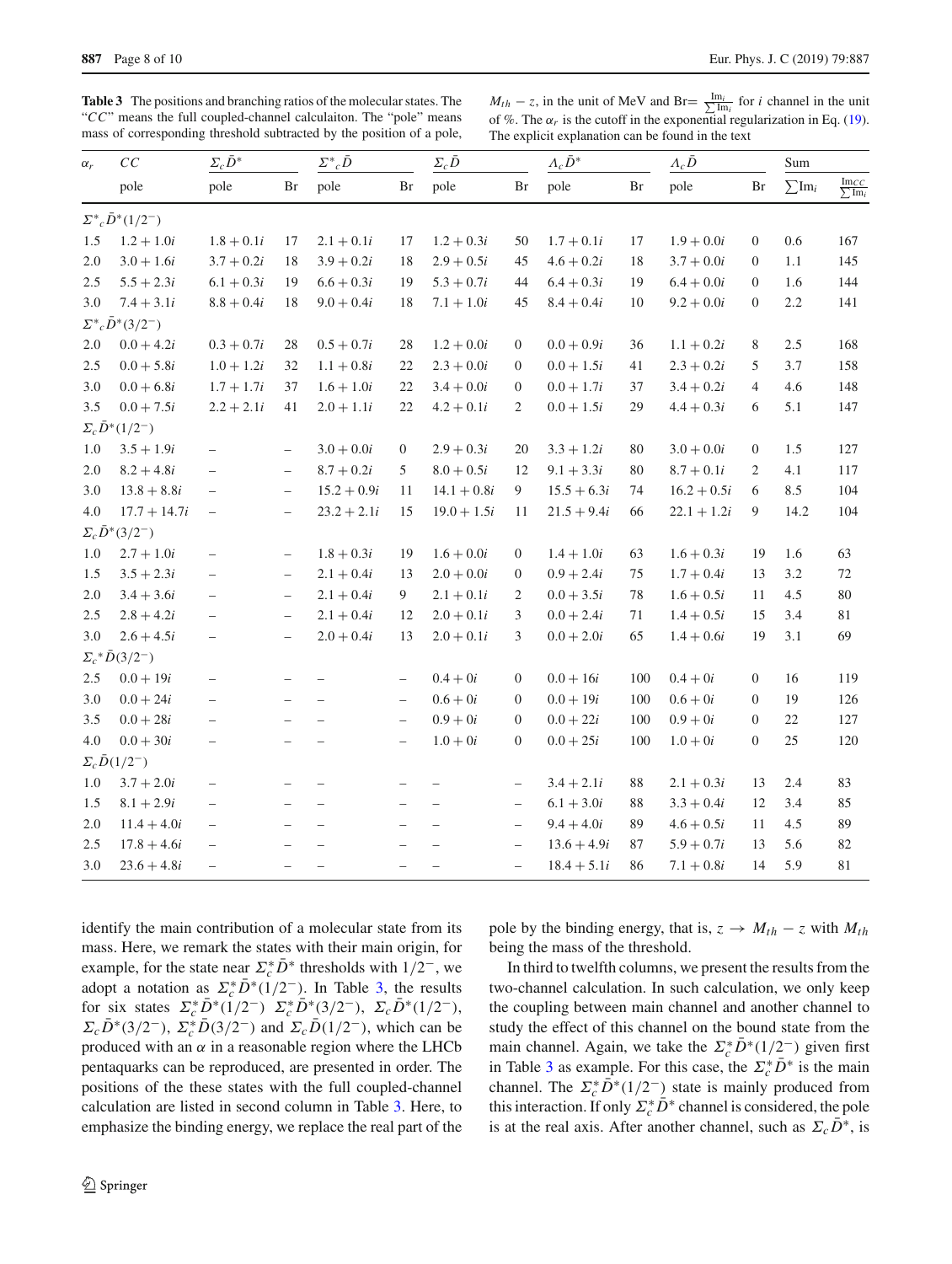added, the pole will move to complex plane. Especially, the imaginary part or width of this state is from the  $\Sigma_c \bar{D}^*$  channel totally in such two-channel calculation. In Table [3,](#page-7-0) the results for two-channel calculation from main channel and one of the  $\Sigma_c D^*$ ,  $\Sigma_c^* D$ ,  $\Sigma_c D$ ,  $\Lambda_c D^*$ , and  $\Lambda_c D$  channels are given from third to twelfth columns in order. Here, we introduce the branching ratio Br to present the importance of corresponding channel. It is defined as the imaginary part of the each channel divided by the sum of the imaginary parts of all channels, that is,  $Br = \frac{Im_i}{\sum Im_i}$  $\frac{n_i}{\text{Im}_i}$ . The results with different values of  $\alpha_r$ are presented  $\overline{6}$  show the stability of the branching ratios. One can find that the sum of the imaginary parts of every channels, listed in the thirteenth column, deviates from the full coupled-channel result, which is shown in the last column as  $\frac{\text{Im}_{CC}}{\sum \text{Im}_{C}}$  $\frac{ICC}{Im_i}$ . It is from the couplings between the channels except the main channel  $\Sigma_c^* D^*$ . Such deviation is small in all cases. Hence, the branching ratio here should be seen as the first order approximation if the pole of the molecular state is not far away from the threshold of the its main origin.

Two  $\Sigma_c^* D^*$  states can decay into five channels considered in this work. In the full coupled-channel calculation, the real and imaginary parts of the pole increase with the increase of  $\alpha_r$ . Such behavior can be also found in the twochannel results. However, the branching ratio of each channel is not sensitive to the variation of the parameter. The  $\Sigma_c \bar{D}$  is the most important decay channel of the  $\sum_{c}^{*} D^{*}(1/2^{-})$  state with a branching about 50%, and the  $\Sigma_c D^*$ ,  $\Sigma_c^* D$  and  $\Lambda_c D^*$ channels also have considerable contributions with branching ratios a little smaller than 20%. The  $\Lambda_c \bar{D}$  channel has little effect on the decay width of the  $\Sigma_c^* D^* (1/2^-)$  state (here and hereafter the 0.0*i* does not means forbidding but a very small width in the current precision). For the  $\sum_{c}^{*} D^{*}(3/2^{-})$ state, the  $\Sigma_c D^*$ ,  $\Sigma_c^* D$  and  $\Lambda_c D^*$  channels provide considerable widths with branching ratios about 20–30%, while its couplings to the  $\Sigma_c \bar{D}$  and  $\Lambda_c \bar{D}$  channels are very small.

There exist two states near the  $\Sigma_c \bar{D}^*$  threshold in our model, which can be related to the experimental  $P_c(4440)$ and *P<sub>c</sub>*(4457). The channel above the  $\Sigma_c \bar{D}^*$  channel, here  $\Sigma_c^* D^*$  channel, does not provide the width, that is, the the pole near the  $\Sigma_c \bar{D}^*$  threshold from the two-channel calculation with  $\Sigma^* \bar{D}^*$  channel is still on the real axis. It reflects that a state  $\sum \overline{D}^*$  can not decay to  $\Sigma^* \overline{D}^*$  which is beyond its mass. Hence, there are only four channels listed. For both  $\Sigma_c \bar{D}^*$  states, the  $\Lambda \bar{D}^*$  channel is dominant, with branching ratio about 70%. Other channels only have branching ratios smaller than 20%. The dominance of the  $\Lambda_c \bar{D}^*$  is also found in the  $\Sigma_c^* D(3/2^-)$  and  $\Sigma_c D(1/2^-)$  states, where fewer channels are opened in the models considered in the current work. The branching ratio of the  $\sum_{c}^{*} D(3/2^-)$  state to the  $\Lambda_c\bar{D}$  channel is 100% while the  $\Lambda_c\bar{D}$  channel provides about 90% contribution to the  $\Sigma_c D(1/2^-)$  state.

#### **5 Summary and discussion**

In this work, the  $\Sigma_c^{(*)}\bar{D}^{(*)} - A_c\bar{D}^{(*)}$  interaction is studied in the qBSE approach with the help of the Lagrangians in heavy quark limit and with chiral symmetry. The single-channel calculation shows that three LHCb pentaquarks,  $P_c(4312)$ ,  $P_c(4440)$ , and  $P_c(4457)$  can be well reproduced from the  $\Sigma_c \bar{D}$  interaction with spin parity  $J^P = 1/2^-$  and  $\Sigma_c \bar{D}^*$ interaction with  $1/2^-$  and  $3/2^-$ , respectively. It is further supported by the coupled-channel calculation, where the bound states become poles in the complex plane, and acquire widths in the uncertainties of the experimental values. Our results also suggest that the  $P_c(4440)$  and  $P_c(4457)$  should have large branching ratios in the  $\Lambda_c\bar{D}^*$  channel, and this channel is also very important in the decay of the  $P_c(4312)$ . The  $P_c(4380)$ , which is suggested by the first LHCb experiment and suspended in the updated results, can be related to the  $\Sigma_c^* D$  state with 3/2<sup>-</sup>. This state is on the  $\Sigma_c^* D$  threshold and has a large width from  $\Lambda \bar{D}^*$  channel. It may be only a cusp on the threshold. If so, the peak in the invariant mass spectrum of this state will be broad and difficult to be distinguished in experiment.

Other possible molecular states from the  $\Sigma_c^{(*)}\bar{D}^{(*)}$  –  $\Lambda_c\bar{D}^{(*)}$  interaction are also predicted in the same model. three  $\Sigma_c^* D^*$  states can be produced with appropriate  $\alpha$ adopted. However, very large  $\alpha$  are required to produce the state with 5/2−. Such results are consistent with the Scenario A of Ref. [\[23\]](#page-9-7), where the binding energy of the state with  $5/2^-$  is the smallest. If we adopt a value of  $\alpha$  which can reproduce three LHCb pentaquark, only two states,  $\Sigma_c^* D^*$  with 1/2− and 3/2− are suggested by our results. The decay patterns of this two states are also studied in the coupled-channel calculation. The  $\Sigma_c D$  channel is found important to the state with  $1/2^-$  and three channels,  $\Sigma_c \bar{D}^*$ ,  $\Sigma^* \bar{D}$ , and  $\Lambda_c \bar{D}$  have considerable contributions to the state with 3/2−. The isoquaret molecular states with  $I = 3/2$  are also studied in the same model. The results suggest that the interaction is very weak. Only three states,  $\Sigma_c\bar{D}(1/2^-)$ ,  $\Sigma^*\bar{D}^*(3/2^-)$ , and  $\Sigma_c\bar{D}(5/2^-)$  can be produced but very large  $\alpha$  are required.

**Acknowledgements** This project is supported by the National Natural Science Foundation of China (Grants No. 11675228, and No. 11375240), and the Fundamental Research Funds for the Central Universities.

**Data Availability Statement** This manuscript has no associated data or the data will not be deposited. [Authors' comment: The current work is a theoretical work. All results have been presented in Figs. [1,](#page-4-1) [2,](#page-5-1) [3](#page-6-0) and Table [1.](#page-3-0)]

**Open Access** This article is distributed under the terms of the Creative Commons Attribution 4.0 International License [\(http://creativecomm](http://creativecommons.org/licenses/by/4.0/) [ons.org/licenses/by/4.0/\)](http://creativecommons.org/licenses/by/4.0/), which permits unrestricted use, distribution, and reproduction in any medium, provided you give appropriate credit to the original author(s) and the source, provide a link to the Creative